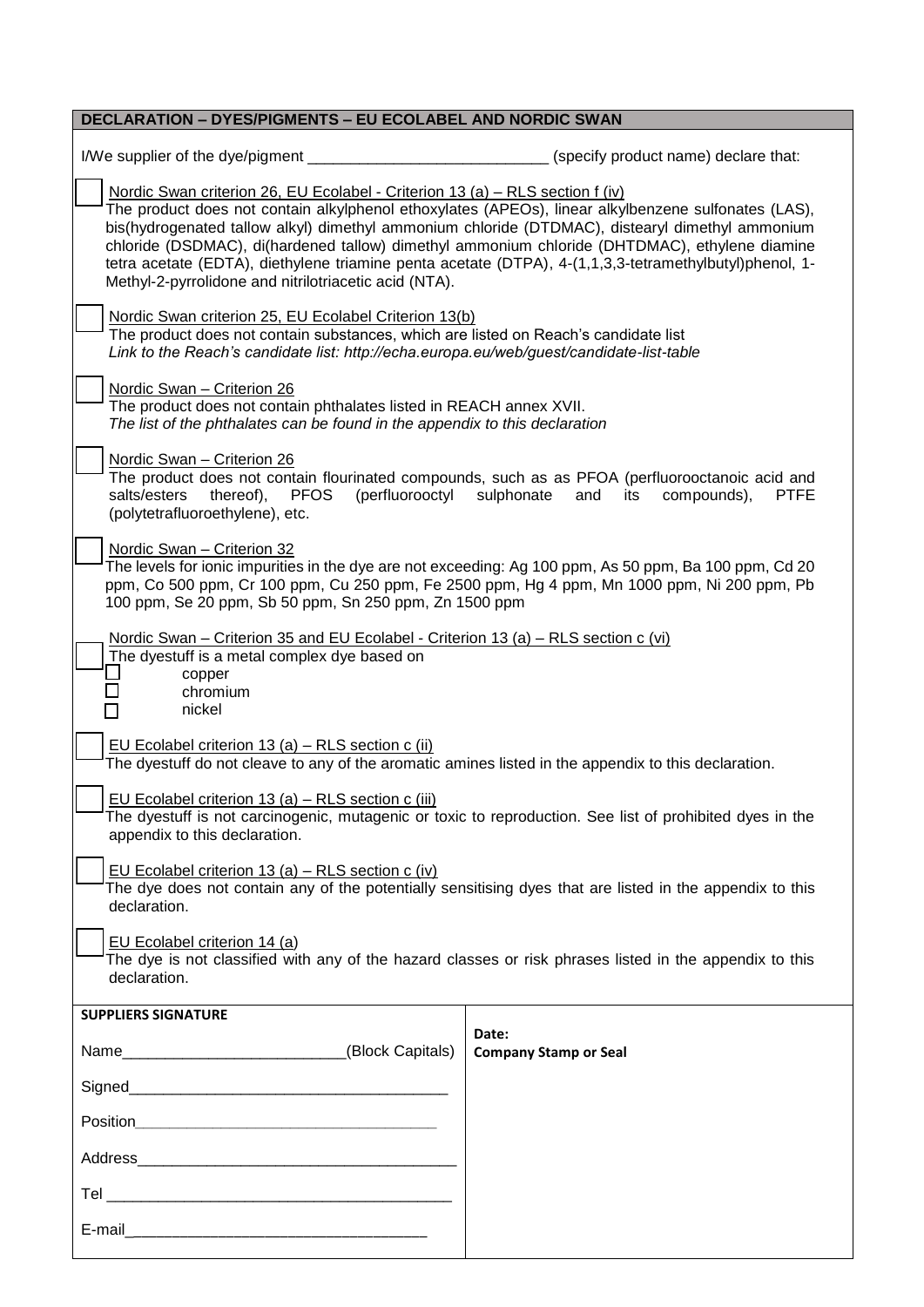## **Appendix**

#### **Restricted phthalates (Nordic Swan – Criterion 26)**

| bis (2-ethylhexyl) phthalate (DEHP) | CAS No 117-81-7                  |
|-------------------------------------|----------------------------------|
| Dibutyl phthalate (DBP)             | CAS No 84-74-2                   |
| Benzyl butyl phthalate (BBP)        | CAS No 85-68-7                   |
| di-'isononyl' phthalate (DINP)      | CAS No 28553-12-0 and 68515-48-0 |
| di-'isodecyl' phthalate (DIDP)      | CAS No 26761-40-0 and 68515-49-1 |
| di-n-octyl phthalate (DNOP)         | CAS No 117-84-0                  |

### **Carcinogenic aromatic amines (EU Ecolabel criterion 13 (a) – RLS section c (ii))**

| 4-aminodiphenyl             | $92 - 67 - 1$ | 3,3'-dimethyl-4,4'-diaminodiphenylmethane | 838-88-0      |
|-----------------------------|---------------|-------------------------------------------|---------------|
| Benzidine                   | $92 - 87 - 5$ | p-cresidine                               | 120-71-8      |
| 4-chloro-o-toluidine        | $95-69-2$     | 4,4'-methylene-bis-(2-chloro-aniline)     | 101-14-4      |
| 2-naphtylamine              | $91 - 59 - 8$ | 4,4'-oxydianiline                         | 101-80-4      |
| o-amino-azotoluene          | $97 - 56 - 3$ | 4,4'-thiodianiline                        | 139-65-1      |
| 2-amino-4-nitrotoluene      | $99 - 55 - 8$ | o-toluidine                               | $95 - 53 - 4$ |
| 4-chloroaniline             | 106-47-8      | 2,4-diaminotoluene                        | 95-80-7       |
| 2,4-diaminoanisol           | 615-05-4      | 2,4,5-trimethylaniline                    | 137-17-7      |
| 4,4'-diaminodiphenylmethane | 101-77-9      | 4-aminoazobenzene                         | $60 - 09 - 3$ |
| 3,3'-dichlorobenzidine      | $91 - 94 - 1$ | o-anisidine                               | $90 - 04 - 0$ |
| 3,3'-dimethoxybenzidine     | 119-90-4      | 2,4-Xylidine                              | $95 - 68 - 1$ |
| 3,3'-dimethylbenzidine      | 119-93-7      | 2,6-Xylidine                              | $87 - 62 - 7$ |

#### **Dyes that are carcinogenic, mutagenic or toxic to reproduction (EU Ecolabel criterion 13 (a) – RLS section**

| C.I. Acid Red 26     | C. I. Direct Black 38 | C.I. Disperse Blue 1    |
|----------------------|-----------------------|-------------------------|
| C.I. Basic Red 9     | C. I. Direct Blue 6   | C.I. Disperse Orange 11 |
| C.I. Basic Violet 14 | C. I. Direct Red 28   | C. I. Disperse Yellow 3 |

# **Disperse dyes that are potentially sensitising (EU Ecolabel criterion 13 (a) – RLS section c (iv))**

| C.I. Disperse Blue 1   | C.I. Disperse Blue 124  | C.I. Disperse Red 11    |
|------------------------|-------------------------|-------------------------|
| C.I. Disperse Blue 3   | C.I. Disperse Brown 1   | C.I. Disperse Red 17    |
| C.I. Disperse Blue 7   | C.I. Disperse Orange 1  | C.I. Disperse Yellow 1  |
| C.I. Disperse Blue 26  | C.I. Disperse Orange 3  | C.I. Disperse Yellow 3  |
| C.I. Disperse Blue 35  | C.I. Disperse Orange 37 | C.I. Disperse Yellow 9  |
| C.I. Disperse Blue 102 | C.I. Disperse Orange 76 | C.I. Disperse Yellow 39 |
| C.I. Disperse Blue 106 | C.I. Disperse Red 1     | C.I. Disperse Yellow 49 |

### **Hazardous substances (EU Ecolabel criterion 14 (a))**

| <b>Acute toxicity</b> |  |  |
|-----------------------|--|--|
|                       |  |  |

### **Category 1 and 2 Category 3**

H330 Fatal if inhaled (R23/26) H331 Toxic if inhaled (R23)

**c (iii))**

H300 Fatal if swallowed (R28) H301 Toxic if swallowed (R25) H310 Fatal in contact with skin (R27) H311 Toxic in contact with skin (R24)